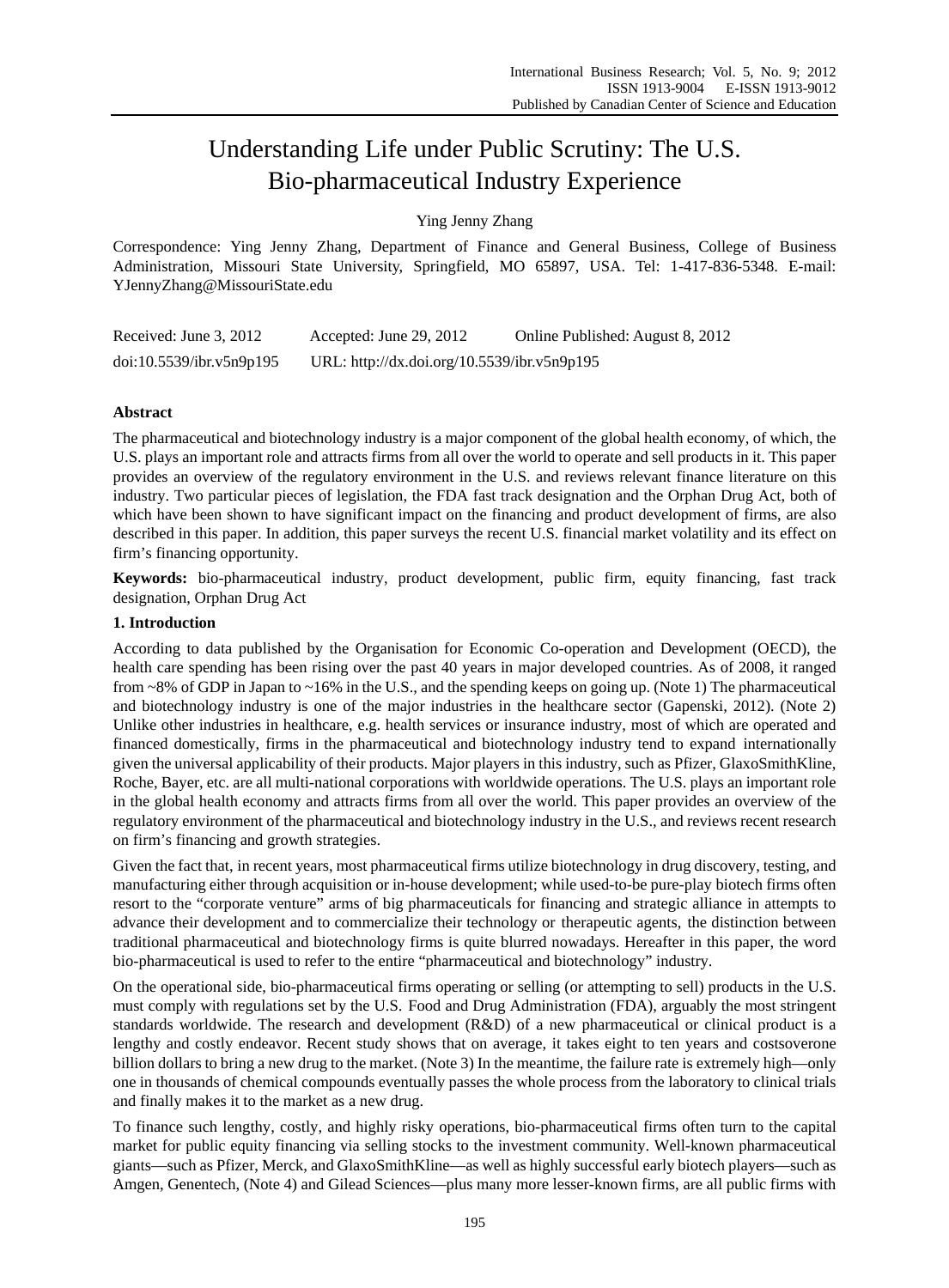shares traded on U.S. capital markets on a daily basis. Firms with publicly-traded securities in the U.S. must abide by rules and regulations set forth by the U.S. Securities and Exchange Commission (SEC).

This paper reviews how regulations by the two agencies, the FDA and the SEC, interact and pose a unique environment for bio-pharmaceutical firms in the U.S. Given the limitation of space and the author's own research interest, emphasis of this paper is placed on the interaction of FDA and SEC rules that facilitate insights about the corporate structure, operational success, and financing options of firms. Two pieces of legislation, the FDA fast track program and the Orphan Drug Act, which have drawn a high percentage of application from small bio-pharmaceutical firms, are also reviewed. Mini-cases on real companies are included to provide live examples of the issues.

The rest of this paper is organized as follows: Section 2 reviews the Initial Public Offering (IPO) literature and the IPO activity in the bio-pharmaceutical industry in recent years; Section 3 describes the regulatory environment for bio-pharmaceutical firms and reviews research on firm performance and growth strategy; Section 4 discusses the follow-up financing and growth options of firms; Section 5 describes the FDA fast track program and the Orphan Drug Act; Section 6 surveys recent market volatility and concludes the paper.

## **2. Going Public**

There are, generally speaking, two ways to finance a business: equity financing and debt financing. Both can be done either publicly, meaning open to all investors, or privately, with only a select group of investors being involved. Most firms start with private funding. After they survive the start-up stage and prove themselves to be viable or profitable, they turn to public equity financing via the Initial Public Offering (IPO) process.

The major benefits of going public versus remaining private are twofold: First, it allows the founding entrepreneurs as well as the venture capitalists to "cash in" their success by exchanging private ownership to publicly tradable shares; second, once publicly traded, the firm has better access to the capital market to finance future growth. It has been documented that IPOs come in cycles, and high IPO volume tends to follow high market valuation (Ritter, 1998). For biotech firms in particular, Lerner (1994) shows that IPO waves coincide with high market valuation of this sector, and, when market condition is less favorable, biotech firms stay private with venture capital funding. Anderson and Zhang (2011) show that IPO activity in the U.S. during 1996-2004 in the bio-pharmaceutical industry corroborates existing literature on IPO cycles. During the year 2000, the peak of the so-called "technology bubble" period, 25 bio-pharmaceutical firms went public, raising \$1.352 billion in total proceeds. After the tech bubble burst, however, only three IPOs in 2001, and another three in 2002, raising \$247 million and \$445 million, respectively. IPOs returned in high volume in 2004 after market condition improved with 26 new issues, raising \$1.5 billion.

As with any benefits, there are costs. Public firms in the U.S. must comply with the regulations under the Securities and Exchange Commission (SEC), such as frequent reporting of operating performance and executive compensation, and timely and fair disclosure of material information about the condition of the firm, among many other things. Firms also have obligations to their outside investors and must maintain good relations with them. Keeping up with regulatory compliance and maintaining good relation with investors all take time and money for public firms, which should be taken into consideration for firms contemplating going public.

For bio-pharmaceutical firms that engage in the discovery and development of products in the U.S. for human and animal use, the Food and Drug Administration (FDA) is another regulatory body whose requirements firms must satisfy. The next section reviews FDA and SEC regulations that apply specifically to bio-pharmaceutical firms.

## **3. The Regulatory Environment for Public Bio-pharmaceutical Firms in the U.S.**

## *3.1 The FDA Aspect*

The research and development of a drug in the U.S. consists of two stages: pre-clinical testing and clinical testing. In the pre-clinical stage, a chemical or biological compound is investigated in the laboratory with regard to its potential for therapeutic application, which may involve testing on animals (rats, dogs, or monkeys). When pre-clinical test results prove the compound to be a viable drug candidate, the firm must file an Investigational New Drug (IND) application with the Food and Drug Administration (FDA) in order to proceed to test human subjects. Only after the IND is approved by the FDA can the sponsor firm initiate the clinical testing of a drug candidate on humans. Drugs derived from living organisms are referred to as biologics. They follow the same clinical testing regimen as traditional drugs that are based on chemical compounds.

The clinical testing consists of four phases: Phase 1 tests the drug candidate on healthy humans for safety evaluation; Phase 2 tests the efficacy of the drug candidate on 20 to 50 patients with the target illness; Phase 3 also tests the drug's efficacy, but on a much larger scale, and sometimes involves thousands of patients at various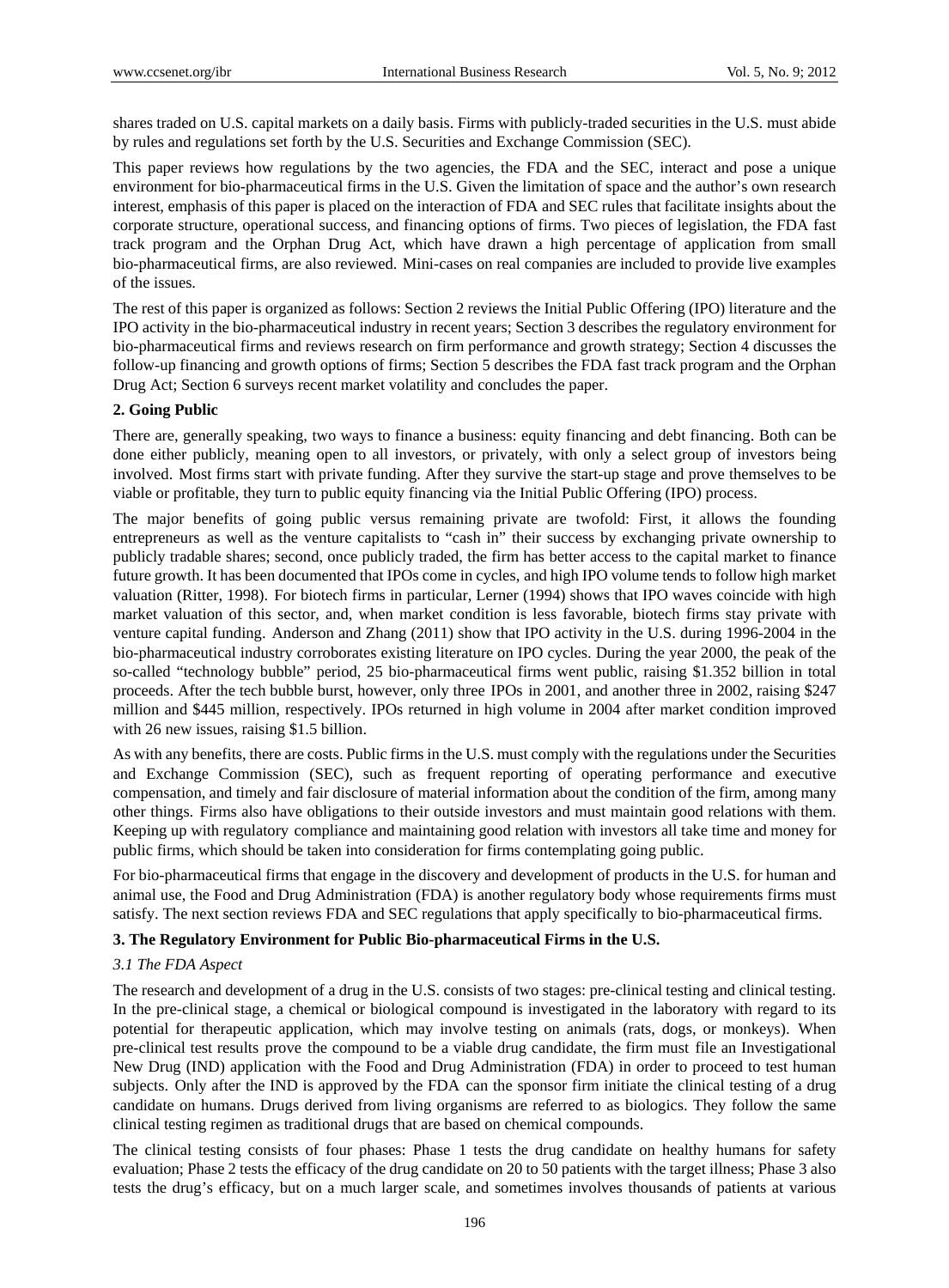locations; Phase 4 consists of ongoing post-market monitoring of drug safety and efficacy. All phases of clinical testing must conform to FDA guidelines and must be reported to and approved by the FDA. Upon completion of Phase 3 clinical trials, if there is sufficient evidence of satisfactory safety and efficacy results, the sponsor firm must file a New Drug Application (NDA) with the FDA for marketing approval of the drug. Only after the FDA approves the NDA can the drug be launched onto the market. The entire drug approval process, from its discovery to the market, takes an average of 8-10 years and costs approximately one billion dollars on average. (Note 5)

Even after a drug is on the market, the drug manufacturer is responsible for monitoring the effects of the drug and communicating with the FDA and patients on any adverse effects of the drug not revealed by earlier clinical testing. This is normally referred to as Phase 4 continuous testing. High-profile cases in recent years of safety and efficacy issues discovered during the market phase include Vioxx and Avastin. Vioxx was approved by the FDA in 1999 and was marketed by the pharmaceutical giant Merck as a pain killer. By 2003, worldwide sales of Vioxx reached \$2.5 billion. Post-market monitoring, however, revealed "an increased risk of serious cardiovascular events, including heart attacks and strokes, in patients taking Vioxx compared to patients taking naproxen" which triggered a voluntarily withdrawal of Vioxx from the market by Merck. (Note 6) In the Avastin case, the FDA revoked its approval of this breast cancer drug in 2011.As the FDA commissioner said in the news release, "After reviewing the available studies it is clear that women who take Avastin for metastatic breast cancer risk potentially life-threatening side effects without proof that the use of Avastin will provide a benefit, in terms of delay in tumor growth, that would justify those risks. Nor is there evidence that use of Avastin will either help them live longer or improve their quality of life." (Note 7) Such market withdrawals (either voluntary or involuntary), although rare, demonstrate that the FDA closely monitors the safety and efficacy of drugs at all stages, even after they are on the market.

As described above, the research and development of a drug is lengthy, costly, and risky. It is estimated (Lipsky & Sharp, 2001) that out of 5,000 chemical compounds tested in the pre-clinical stage, roughly 5 (0.1%) advance to the clinical testing stage, and only 1 of the 5,000 eventually makes to the market as a drug. The pass-through rates at each clinical phase are roughly 20% for Phase 1, 40% for Phase 2, and 60% for Phase 3. Approximately 70% of all NDAs are approved.

Since the drop-off rate during the pre-clinical stage is very high, firms rarely disclose their pre-clinical portfolio. The results of clinical testing, especially of Phases 2 and 3, reveal drug candidate potential, therefore are of particular importance to investors for valuation purposes. Public disclosure of clinical trial development is not mandated by the FDA; neither does the FDA maintain a database on such information. For public firms in the U.S., the SEC does require disclosure of material information to investors in a timely manner. Although the SEC does not specify clinical testing results as material information, they definitely qualify, especially to small firms which normally have only a few drug candidates in their research and development portfolios and none on the market.

Given the nature of the drug development process, the valuation and even the viability of small-or medium-sized bio-pharmaceutical firms closely hinges upon the outcome of each clinical testing phase. A positive clinical result means more possible funding—a better chance of developing strategic alliances with established pharmaceutical firms that have abundant resources and experience in the subsequent drug approval process. A negative clinical trial result, however, may mean the end of life for a drug candidate or even for the entire firm if there is no other promising compound in the firm's portfolio or if there are not enough resources to invest more in the current compound. The next section discusses the SEC regulation and how it interacts with that of the FDA.

#### *3.2 The SEC Disclosure Requirement*

The SEC requires all public firms in the U.S. to disclose their operational and financial conditions on a quarterly basis in their 10-Q filings. The financial statements in the 10-Q, however, are usually not "audited", meaning that they are without the scrutiny of certified public accounts (CPAs). Every fiscal year, firms also must file an annual report to give detailed information on their operational performance, financial condition, management analysis of the market condition, etc. Such an annual report is called a 10-K, and the financial reports included herein must be audited and endorsed by the top management of the firm. Besides the quarterly (10-Q) and the annual (10-K) reports, the proxy statement (schedule 14A) is used to report issues that need shareholder approval. The proxy statement also contains detailed information on top managerial personnel and their compensation. Another often used filing form is the 8-K, through which firms report "current company information" to investors.

Aimed at promoting "full and fair disclosure" of material information, the SEC adopted the Regulation Fair Disclosure (Reg. FD) in August 2000, under which, news releases must be made to the public rather than to a selected few. (Note 8) Most firms do follow SEC guidelines, yet some try to "time the news release" for their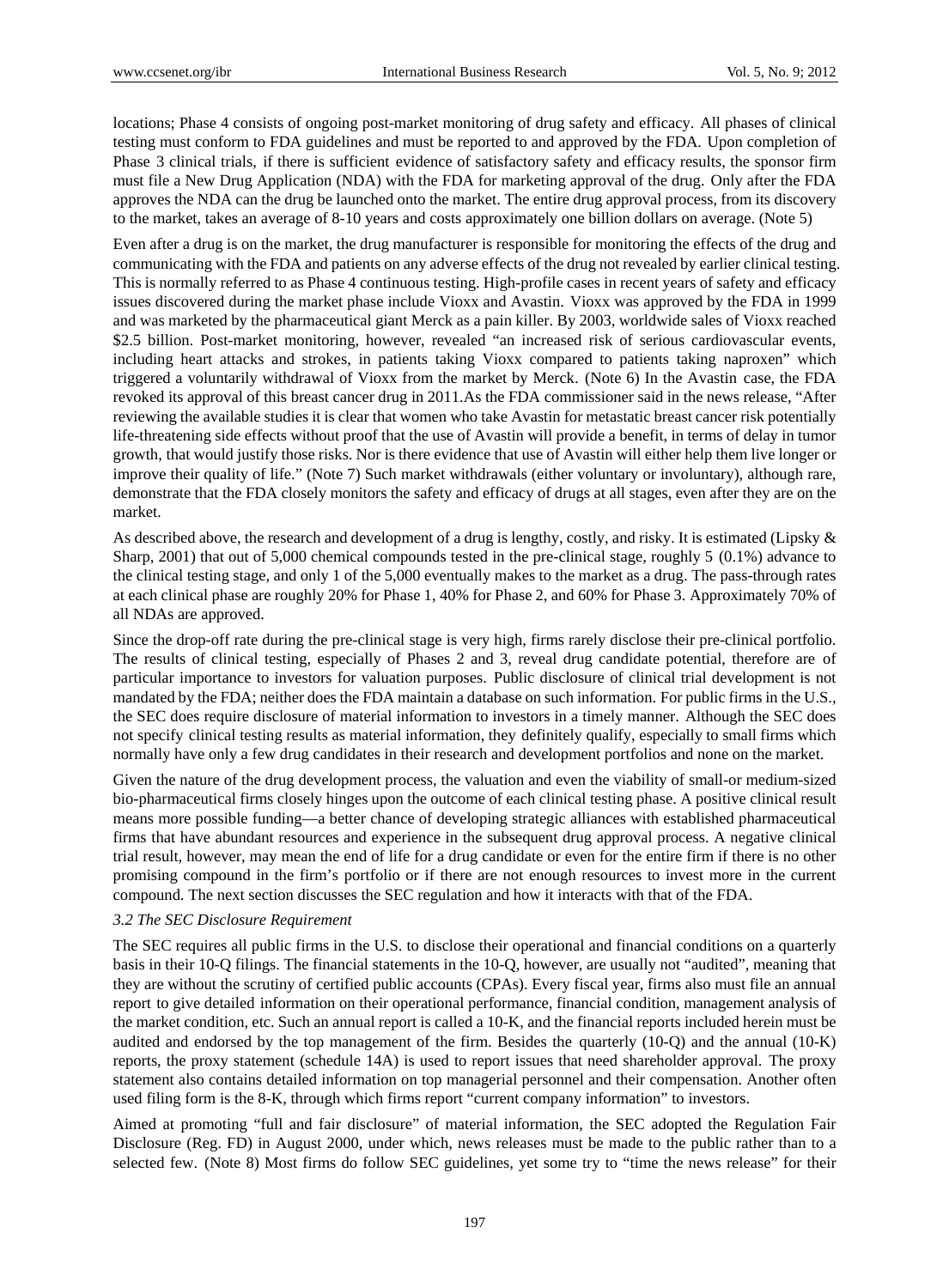advantage. One such case is included in the appendix where six-year-old "news" was released in attempt to mislead investors.

Not only information of the public firms themselves, but also the trading of these stocks by mutual funds and by the firms' own top managers are required to be reported to the SEC. Forms 3, 4, and 5 track insider ownership and transactions; form 13f reports mutual fund holdings. The SEC maintains a searchable online database called EDGAR where all filings since 1984 by public firms can be retrieved. For a detailed description of every filing form and how to use the EDGAR database, please go to http://www.sec.gov/investor/pubs/edgarguide.htm.

The next section discusses how these regulations facilitate research of bio-pharmaceutical firms.

#### **4. Corporate Structure, Firm Performance, and Financing Options**

The sequential clinical trials required by the FDA prior to granting approval to market products provide a unique opportunity for research on corporate structure, firm performance, and financing options. This staged development regimen allows firms to re-evaluate their growth options as they complete each phase of testing and to restructure the organization if appropriate or necessary. It also provides information to investors about the expected future performance of a firm as clinical trial results are released to the public. Better financing choices and cheaper costs follow naturally good operational performance, and vice versa.

There are a few very successful stories in the bio-pharmaceutical arena, such as Genentech, Amgen, and Gilead, which have advanced medicines in the treatment of life-debilitating diseases and have become the industry leaders. Nevertheless, the majority of the young public firms in this sector remain in the developmental stage without having any drug approved for marketing years after their IPOs. Guedj and Scharfstein (2005) compare the drug development success rates of young single-product firms to those (relatively) mature firms with multiple drug candidates. Their results suggest that young firms tend to overinvest in the R&D of speculative drugs in an attempt to "swing for the fences" and achieve an unlikely breakthrough. The authors further conjecture that the internal capital market (through which mature firms allocate funding for multiple drug candidates) is more efficient than the external capital market (where young firms with a single drug candidate get funding).

The separation of ownership and control in public companies, where agents/managers, not the investors/owners, make operational decisions for the firm, give rise to the agency problem. Managers, having their career and reputation at stake, tend to be driven by wishful thinking and to be overly optimistic about drug candidate potential, thus they keep investing shareholder money despite early signs of failure. Such practice can last for years and can destroy shareholder value given the time consuming and complex nature of the drug development process. Therefore, more transparent disclosure, closer oversight by investors, and better corporate governance are needed to best utilize resources and enhance returns to investment.

Money raised in IPO can usually keep a bio-pharmaceutical firm running for one to three years, after which the firm has to raise new financing if it cannot generate enough cash flow internally to sustain its operation. It is unlikely that a newly public bio-pharmaceutical firm can achieve self-sufficiency before the IPO money runs out. Due to lack of operating profitability, the use of debt for financing in this sector is rare. Lerner, Shane, and Tsai (2003) show that small biotech firms form "strategic alliances" with large pharmaceutical firms to jointly develop drug candidates in "cold" market when equity valuations are low and equity financing is difficult to obtain. When the stock market improves, however, such co-development contracts are re-negotiated in favor of small biotech firms, given better market condition and easier access for equity financing. In addition to monetary infusion, small biotech firms also benefit from alliances with big pharmaceutical firms in terms of regulatory expertise to advance drug candidates through the approval process.

Since the mid 1990s, private investment in public equity (PIPE) has grown significantly and recently surpassed seasoned equity offering (SEO) as a follow-up equity financing method. PIPE has the advantage of lower cost, faster completion, and fewer SEC filing requirements over traditional SEO. PIPE is especially popular among small- to medium-sized firms which suffer from less-than-solid operation performance and restricted access to other financing means. Anderson and Zhang (2011) investigated the use of PIPE financing by bio-pharmaceutical firms in conjunction with their external contracting activity. They found that firms with a higher volume of external contracts (as an indicator for better operating performance) obtain better terms in PIPE financing thus have lower cost of capital. Haggard and Zhang (2010) provide a guide to PIPE for potential issuers that may benefit from this financing method.

Besides trying to make it independently, young or small firms can turn to more established ones for help. Danzon, Nicholson, and Pereira (2005) show that alliances formed between young biotech and large pharmaceutical firms tend to increase the success rate of Phase 2 and Phase 3 clinical trials when a large firm is the licensee. Their results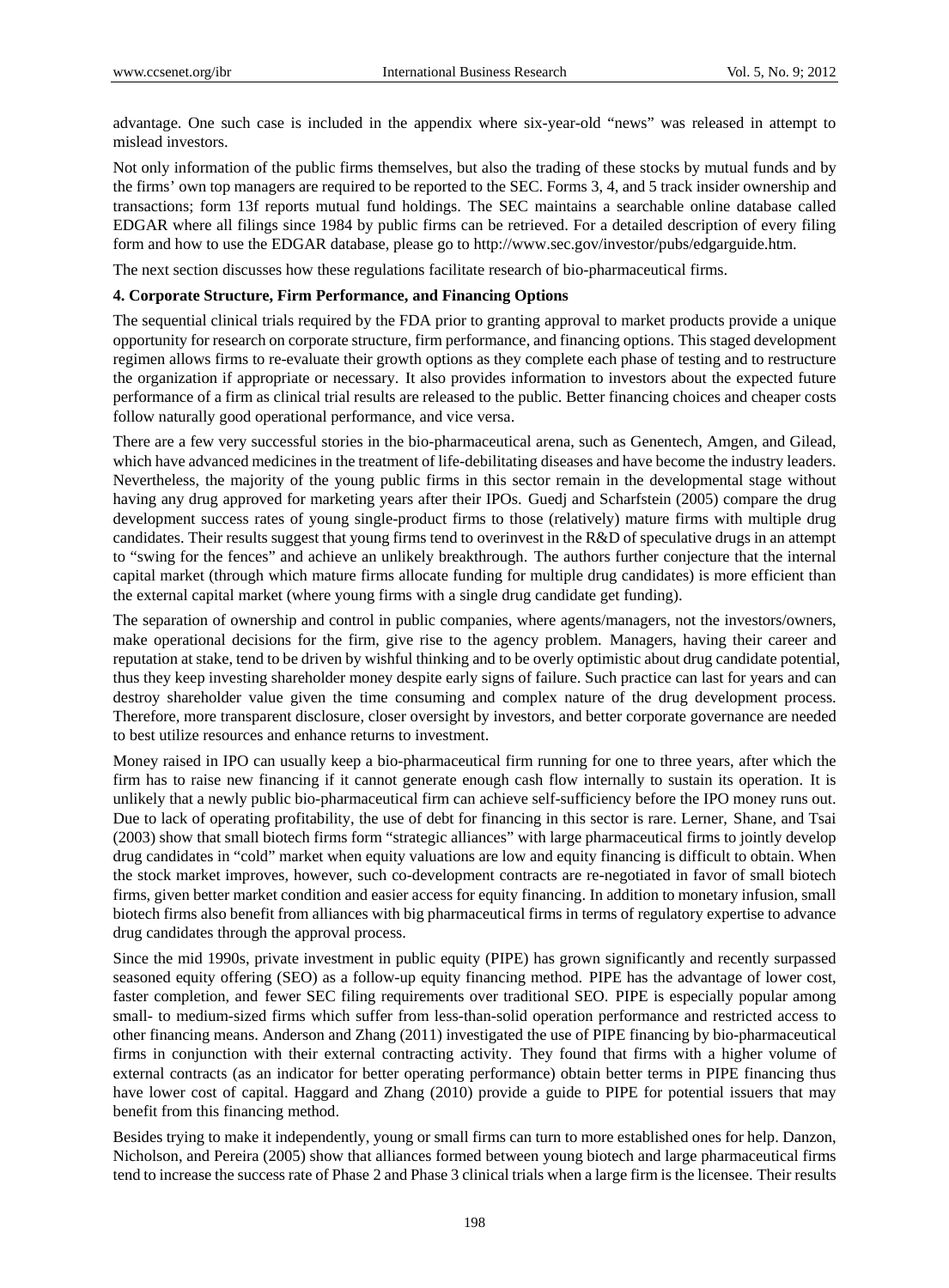indicate that besides capital infusion as suggested by Lerner et al. (2003), small biotech firms also benefit from the alliance in terms of enhanced R&D productivity. Nicholson, Danzon, and McCulloch (2005) show that biotech–pharmaceutical alliances also serve as an indicator for firm quality: Biotech firms that have previous alliance contracts with big pharmaceutical companies receive higher valuation from subsequent venture capital funding and public equity financing.

Certain legislations, namely the fast track program under the FDA Modernization Act of 1997, and the Orphan Drug Act, have also been shown to draw wide application by young bio-pharmaceutical firms. The next section provides information in this regard.

#### **5. FDA Fast Track Designation and the Orphan Drug Act**

The fast track program was initiated under the FDA Modernization Act of 1997 (FDAMA). To qualify for this program, a drug candidate must be aimed at addressing "unmet medical conditions"; that is, for diseases for which no effective treatments currently exist, or for which the proposed product could demonstrate substantial improvement over current methods. The benefits of being on the fast track include (frequent) meetings with the FDA on clinical trial designs, possible accelerated approval and priority review, and rolling NDA submission as clinical trial results become available rather than having to wait for all testing results to be in place for complete filing. In essence, the main benefit of being on the "fast track" is timely communication with the FDA that may lead to faster revelation of the fate of the drug candidate—either success or failure. Fast track designation does not provide any financial benefits to the drug sponsors, nor does it guarantee or increase the probability of drug approval.

Although no direct monetary benefit is associated with the fast track designation, it has been shown that the stock market reacts positively to such announcements, especially those of small firms. Anderson and Zhang (2010) studied 109 publicly announced fast track designations granted during 1998-2004. They found that 73 of the 109 sample firms were small bio-pharmaceutical firms that did not have any marketed products at the time of fast track designation. The announcements induced an average 9% abnormal return (robust under various benchmarks) and an increase in institutional ownership. The eventual outcome of "fast tracked" drug candidates, however, did not seem to meet investor expectations manifested through the stock price reaction. The approval rate of "fast tracked" drug candidates are no higher than that of drugs on the regular track, and there has never been any indication that such candidates should enjoy higher approval rates. Many remain "under development" years after the fast track designation. Mini-cases of the fast track designation are included in the appendix.

To encourage the research, development, and approval of products that treat rare diseases for which research and development otherwise might not be financially attractive for drug companies to pursue, the U.S. Congress passed the Orphan Drug Act on January 4, 1983. It is estimated that a total of 20 million Americans suffer from 5,000 rare diseases. To qualify for orphan drug status, the potential affected patients in the U.S. must be less than 200,000, and there must not be an existing treatment for the disease; or the drug candidate must show substantial improvement over the existing method. The Act provides the following benefits to orphan drug sponsors:

- 1. Tax credit for clinical development cost;
- 2. Seven years of market exclusivity once the orphan product is approved;
- 3. Possible orphan drug research grants and coordination and assistance from the FDA for research and clinical trial designs.

The objective of the Orphan Drug Act is to promote social welfare by providing certain incentives to sponsors. A rare disease can trigger multiple designations when multiple firms decide to work on it; however, only one firm is supposed to win the race and enjoy the seven-year market exclusivity. Even when an orphan drug is approved for marketing, given the small patient pool, the potential monetary profit is often limited. Shulman and Sheila (1997) provide an excellent review of the program since its inception till 1995.

The FDA maintains a searchable database on all designations and approvals under the Orphan Drug Act. (Note 9) The data shows a disproportionally high percentage engagement of young or small bio-pharmaceutical firms in the research and development of orphan drugs. Positive stock price reaction to orphan drug status as granted by the FDA has also been observed. However, similar to the fast track announcement, not much material advancement in terms of drug approval has been realized by the announcing bio-pharmaceutical firms.

In summary, both the FDA fast track program and the Orphan Drug Act have been widely used by young bio-pharmaceutical firms to promote investor recognition and gain short-term stock price appreciation. Nosolid evidence exists for long-term benefits for bio-pharmaceutical firms under these two programs, probably due to the nature of the long time period and the high capital investment requirements for successful drug development.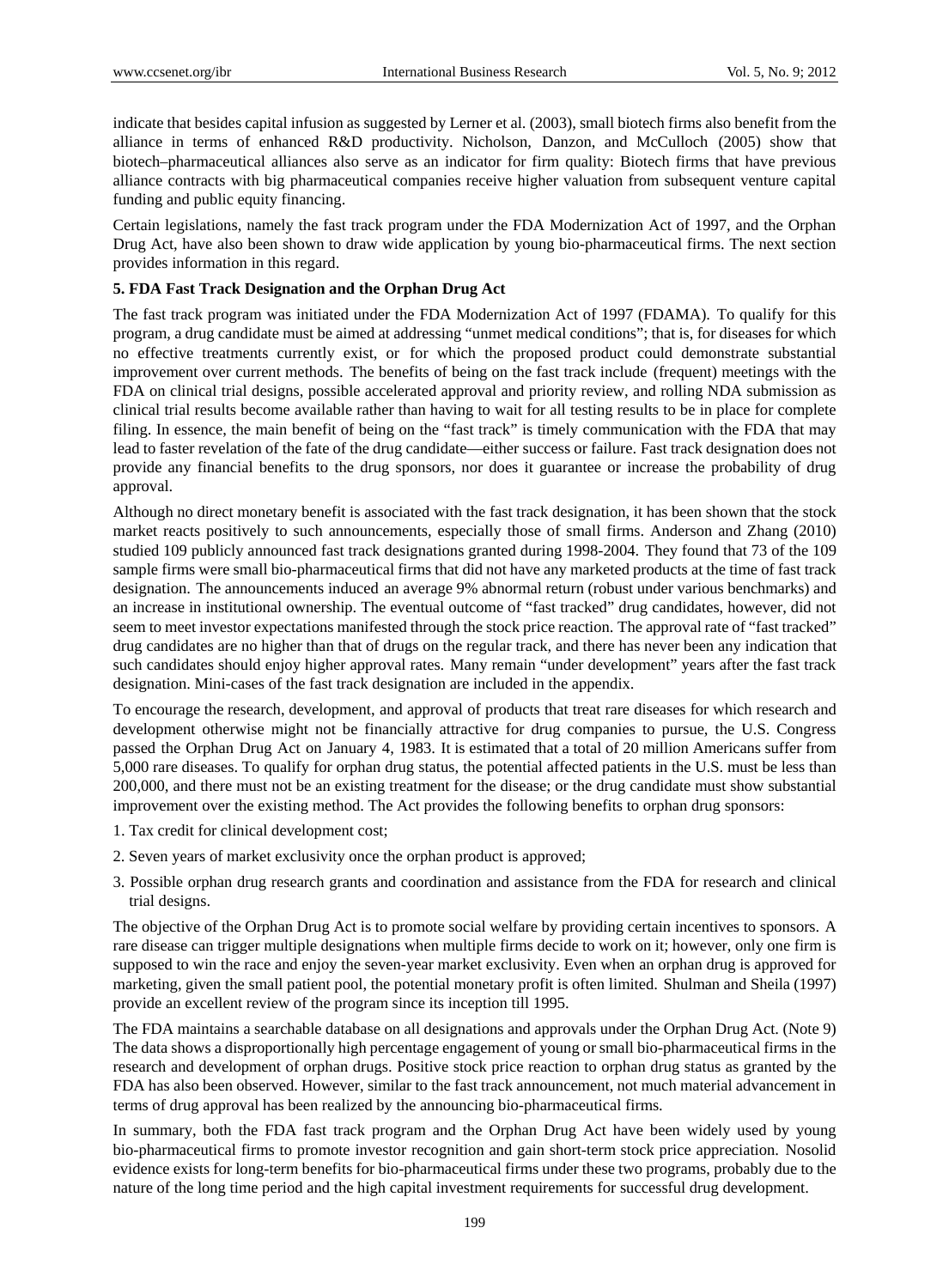#### **6. Surviving Market Volatility and Concluding Remarks**

The significant stock market decline in 2008 made equity financing very difficult to obtain. Young bio-pharmaceutical firms are among the hardest hit (Mitchell, 2008). Nevertheless, bio-pharmaceutical firms have proven to play an important role in the discovery and development of new drugs. The survival of these firms is vital for the well-being of the entire healthcare sector. Danzon, Epstein, and Nicholson (2007) studied the mergers and acquisitions in this industry. Their findings show that mergers among pharmaceutical companies tend to be in response to excess capacity due to pending patent expiration of blockbuster drugs, whereas deals among biotech firms serve as "exit strategy" in the presence of financial trouble and unsuccessful product development. The past decade has witnessed significant consolidation within the pharmaceutical industry – most recent megadeals include Pfizer's acquisition of Wyeth, and Merck's merger with Schering–Plough. The recent cash shortage at young bio-pharmaceutical firms presents investment opportunity for cash-rich big pharmaceutical firms to replenish their drug development pipeline at bargain prices.

The past five years have been quite a roller-coaster ride for the U.S. stock market. The broad-based S&P 500 index dropped from its highest point of over 1500 in July 2007, to its lowest point of less than 700 in March 2009. Since then, it gradually recovered to the 1400 level as of March 2012 with unprecedented daily volatility. Since 2011, there have been signs that equity issuances, both IPO and SEO, are returning to the market. High profile IPOs include Zynga, LinkedIn, and Groupon. Other economic measures, such as GDP, new unemployment claims, and consumer price index all point to small yet steady recovery. Therefore, the outlook for equity financing for bio-pharmaceutical firms should improve as well.

The nature of scientific discovery in general, and bio-pharmaceutical research in particular, is challenging, lengthy, costly, and risky. As a major player in the global health economy, understanding the characteristics of the bio-pharmaceutical industry in the U.S.—including the regulatory environment, the industry and corporate structure, and the financing options—as this paper sketches out, helps firms expand into the U.S. market, optimize the growth and financing choices, and maximize the returns to investments.

#### **References**

- Anderson, C. W., & Zhang, Y. J. (2010). Market reaction to FDA fast track designation. *Journal of Health Care Finance, 37*(2), 26-47.
- Anderson, C. W., & Zhang, Y. J. (2011). Equity financing and external contracting: Evidence from the biopharmaceutical industry. Unpublished manuscript, School of Business, University of Kansas, Lawrence, KS.
- Asensio, & Company Inc. (1998). Hemispherx CFS phase III and orphan approvals found to be six years old [Press Release]. Retrieved from http://www.asensio.com/Data/Pdfs/245.pdf
- Danzon, P. M., Epstein, A., & Nicholson, S. (2007). Mergers and acquisitions in the pharmaceutical and biotech industries. *Managerial and Decision Economics*, *28*, 307-328. http://dx.doi.org/10.1002/mde.1343
- Danzon, P. M., Nicholson, S., & Pereira, N. S. (2005). Productivity in pharmaceutical–biotechnology R&D: The role of experience and alliances. *Journal of Health Economics*, *24*(2), 317-339. http://dx.doi.org/10.1016/j.jhealeco.2004.09.006
- Gapenski, L. C. (2012). *Healthcare finance: An introduction to accounting and financial management* (5th ed.). Arlington, Virginia: AUPHA/HAP.
- Guedj, I., & Scharfstein, D. S. (2005). Organizational scope and investment: Evidence from the drug development strategies and performance of biopharmaceutical firms. *NBER Working Paper*, No. w10933. Retrieved from the National Bureau of Economic Research website:http://ssrn.com/abstract=625564
- Haggard, K. S., & Zhang, Y. J. (2010). Traditional sources of capital dried up? A guide to private investment in public equity (PIPE) for new issuers. *Journal of Financial and Economic Practice*, *10*(2), 12-27.
- Lerner, J. (1994). Venture capitalists and the decision to go public. *Journal of Financial Economics*, *35*(3), 293-316. http://dx.doi.org/10.1016/0304-405X(94)90035-3
- Lerner, J., Shane, H., & Tsai, A. (2003). Do equity financing cycles matter? Evidence from biotechnology alliances. *Journal of Financial Economics*, *67*, 411-446. http://dx.doi.org/10.1016/S0304-405X(02)00256-8
- Lipsky, M. S., & Sharp, L. K. (2001). From idea to market: The drug approval process. *Journal of the American Board of Family Practice, 14*, 362-367.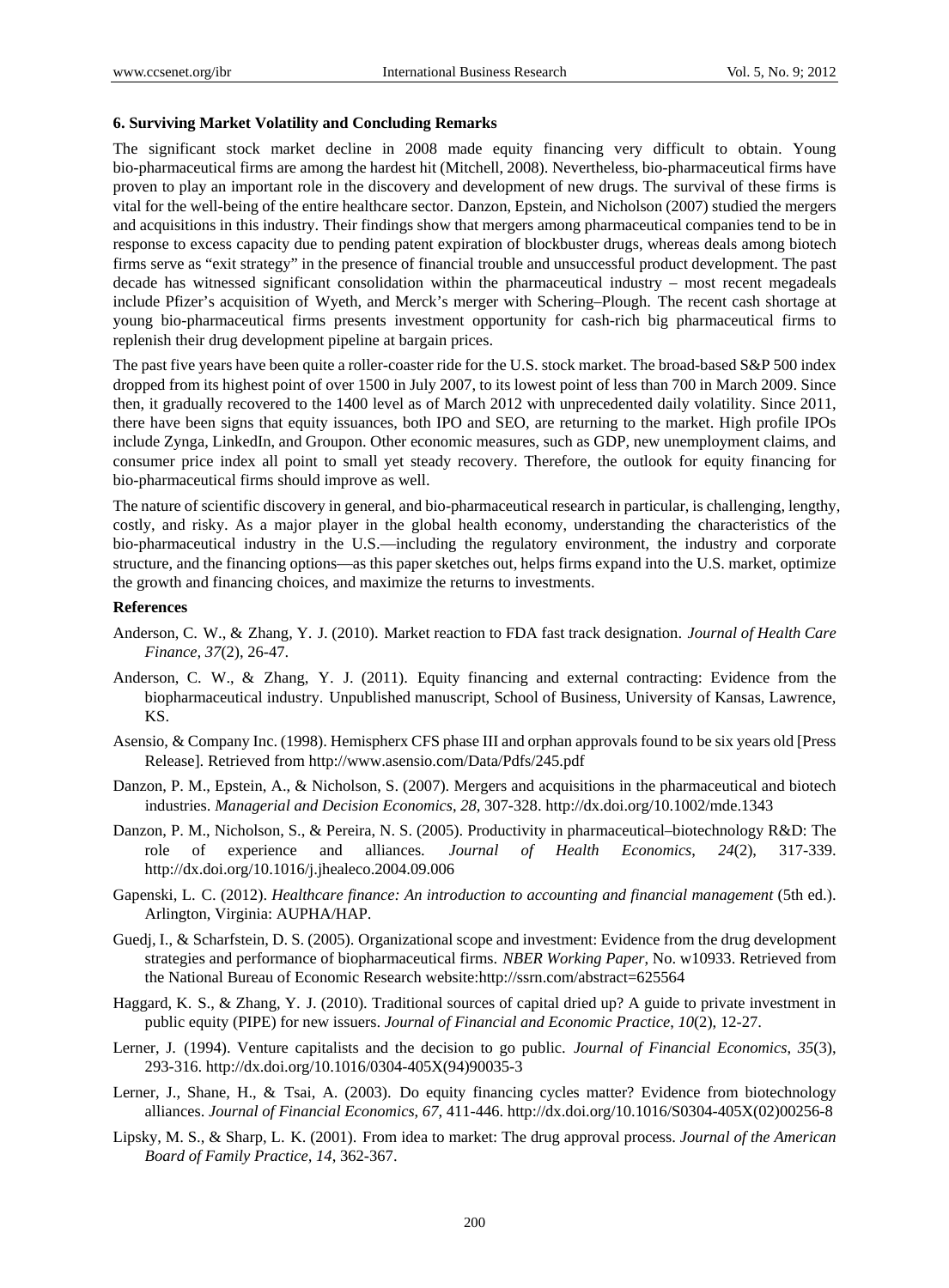Mitchell, P. (2008). US credit crunch impacts biotech across the globe. *Nature Biotechnology*, *26*(4), 359-360. http://dx.doi.org/10.1038/nbt0408-359

Nicholson, S., Danzon, P. M., & McCulloch, J. (2005). Biotech‐Pharmaceutical Alliances as a Signal of Asset and Firm Quality. *Journal of Business, 78*(4), 1433-1464. http://dx.doi.org/10.1086/430865

Ritter, J. (1998). Initial public offerings. *Contemporary Finance Digest*, *2*(1), 5-30.

Shulman, S. R., & Manocchia, M. (1997). The U.S.orphan drug program 1983-1995. *Pharmacoeconomics*, *12*(3), 312-326. http://dx.doi.org/10.2165/00019053-199712030-00004

### **Notes**

Note 1. Retrieved from http://www.oecd.org/document/30/0,3746,en\_2649\_33929\_12968734\_1\_1\_1\_1,00.html

Note 2. Major industries in the healthcare sector include health services, health insurance, medical equipment and supplies, pharmaceuticals and biotechnology, other (p. 4).

Note 3. Retrieved fromhttp://csdd.tufts.edu/news/complete\_story/pr\_outlook\_2011

Note 4. Genentech has been taken private since 2010.

Note 5. Retrieved fromhttp://www.fda.gov/Drugs/ResourcesForYou/Consumers/ucm143534.htm

Note 6. Retrieved fromhttp://www.fda.gov/NewsEvents/Newsroom/PressAnnouncements/2004/ucm108361.htm

Note 7. Retrieved fromhttp://www.fda.gov/NewsEvents/Newsroom/PressAnnouncements/ucm280536.htm

Note 8. Retrieved fromhttp://www.sec.gov/answers/regfd.htm

Note 9. The searchable database on all designations and approvals under the Orphan Drug Act is accessible at http://www.accessdata.fda.gov/scripts/opdlisting/oopd/index.cfm

Note 10. For example, in September 2002, VaxGen was selected by the National Institute of Allergy and Infectious Disease (NIAID), to develop a new anthrax vaccine for civilian use. This contract is up to \$16.2 million pending successful Phase 1 safety testing.

Note 11. The company changed its name to Biogen IDEC in 2003.

Note 12. Rituxan was co-developed by IDEC and Genentech.

## **Appendix**

Mini-Cases of Stale News Release and FDA Fast Track Designations

#### *Case #1: Stale News Release*

Most firms make timely news releases on clinical development of their drugs, while some try to "time the news release" for their advantage. The following news excerpt (Asensio & Company Inc., 1998) illustrates one such case.

Asensio & Co. (Asensio), a member of the National Association of Securities Dealers, announced that on October 9, 1992, the Food and Drug Administration (FDA) authorized HemispherxBiopharma Inc. (Hemispherx) to administer Ampligen CFS Phase III clinical trials. This means that Hemispherx could have conducted Ampligen's Phase III CFS trials during those six years. However, the company indicated to investors that the Phase III trials were a major new development. In this six-year period, Hemispherx failed to conclude the Phase III trial, allowing Hemispherx to promote its stock based on fraudulent misrepresentations of a flawed, seven-year-old Phase II trial (Asensio & Company Inc., 1998, para. 1). Furthermore, in December 1993, the FDA designated Ampligen as an Orphan Drug. Asensio believes "that both the 1992 Phase III approval and the 1993 Orphan drug designation provide clear and convincing evidence that Hemispherx's representations concerning Ampligen's CFS sales potential and FDA approval status are entirely false and misleading" (Asensio & Company Inc., 1998, para. 2).

## *Case #2: VaxGen Fast Track Designation*

VaxGen Inc. was founded in 1995 and operates in South San Francisco, California.It went public in June 1999 with a focus on the development of prevention and treatment of HIV/AIDS, anthrax, and other human infectious diseases. The AIDS vaccine (AIDSVAX) was undergoing two independent Phase 3 clinical trials as of December 2002.

VaxGen gets its revenue mainly from governmental research grants or through collaboration agreements with other bio-pharmaceutical firms. (Note 10) For fiscal year ending December 31, 2002, VaxGen had total revenue of \$1.055 million, R&D cost of \$20.975 million, and net operating loss of \$33.766 million. Its book value of equity